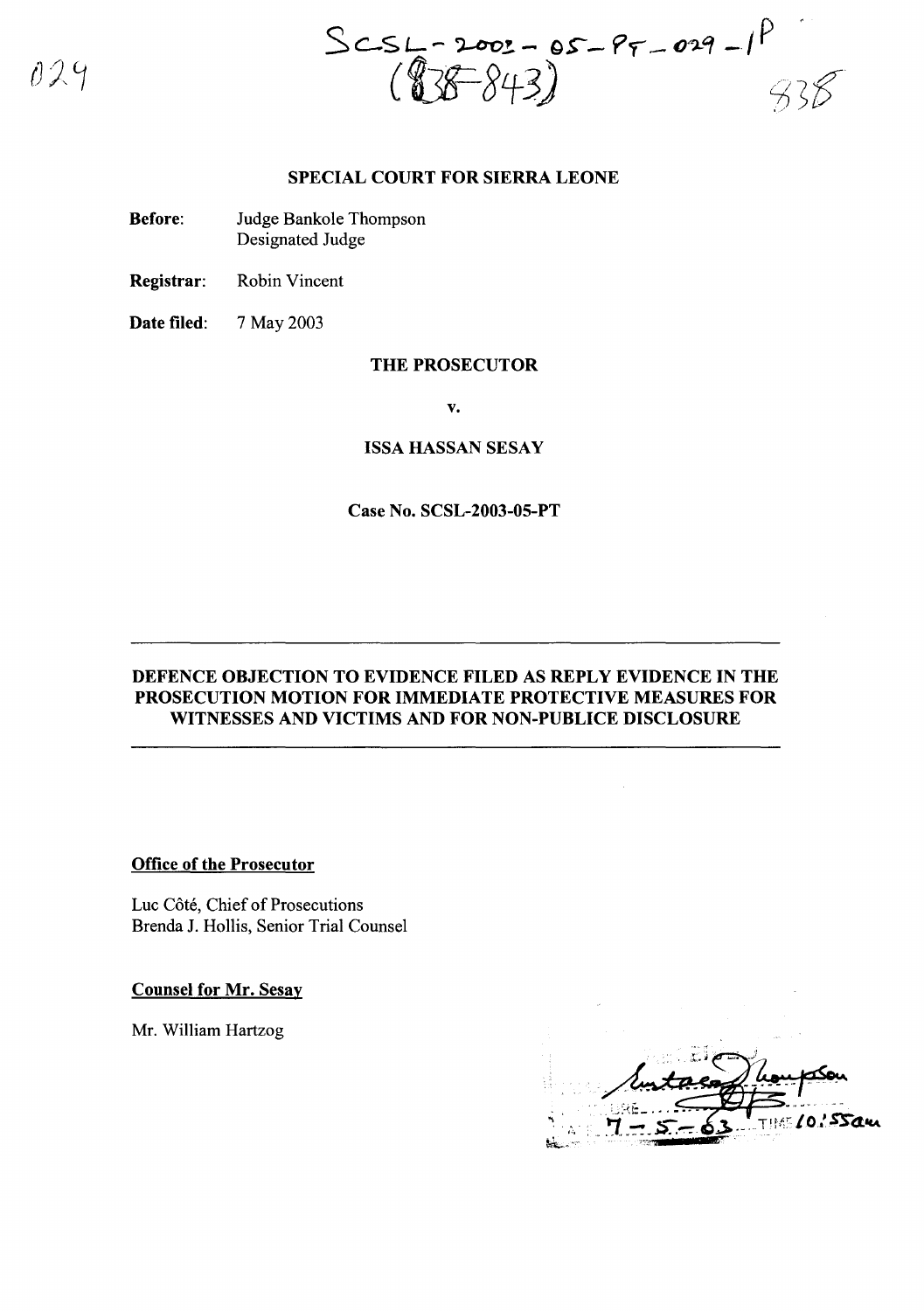1. Counsel for Issa Hassan Sesay files this motion to object to the admission of the materials referred to in paragraph 15 of the Prosecution Reply to Response of the Defence Office to Prosecution Motion for Immediate Protective Measures for Witnesses and Victims and for Non-Public Disclosure. The accused respectfully submits that the materials are not properly the subject of reply submissions and ought to have been included in the original Prosecution motion if they were to be considered in relation to that motion by this Court.

## **I. THE FACTS**

2. On 7 April 2003 the Office of the Prosecutor filed the Prosecution Motion for Immediate Protective Measures for Witnesses and Victims and for Non-Public Disclosure (hereinafter "the motion").

3. On 23 April 2003 the Defence Office filed a response on behalf of Mr. Sesay without prejudice to the right of counsel eventually assigned to him to deal with any protective measures as that counsel saw fit (hereinafter "the response").

4. On 30 April 2003 the Defence Office received the Prosecution Reply to Response of Defence Office to "Prosecution Motion for Immediate Protective Measures for Witnesses and Victims and for Non-Public Disclosure" (hereinafter "the reply"). The reply was filed 29 April 2003.

5. On 1 May 2003 Mr. William Hartzog was provisionally appointed as counsel to Issa Hassan Sesay.

6. Paragraph 15 of the reply refers to the Declaration of Allan Quee, Director of Post-Conflict Reintegration Initiative for Development and Empowerment (PRIDE) dated 25 April 2003, the Declaration of Saleem Vahidy, Chief of Witness and Victims Unit for the Special Court dated 28 April 2003, the letter of President Kabbah to the President of the UN Security Council dated 14 March 2003 and the Declaration of Keith

1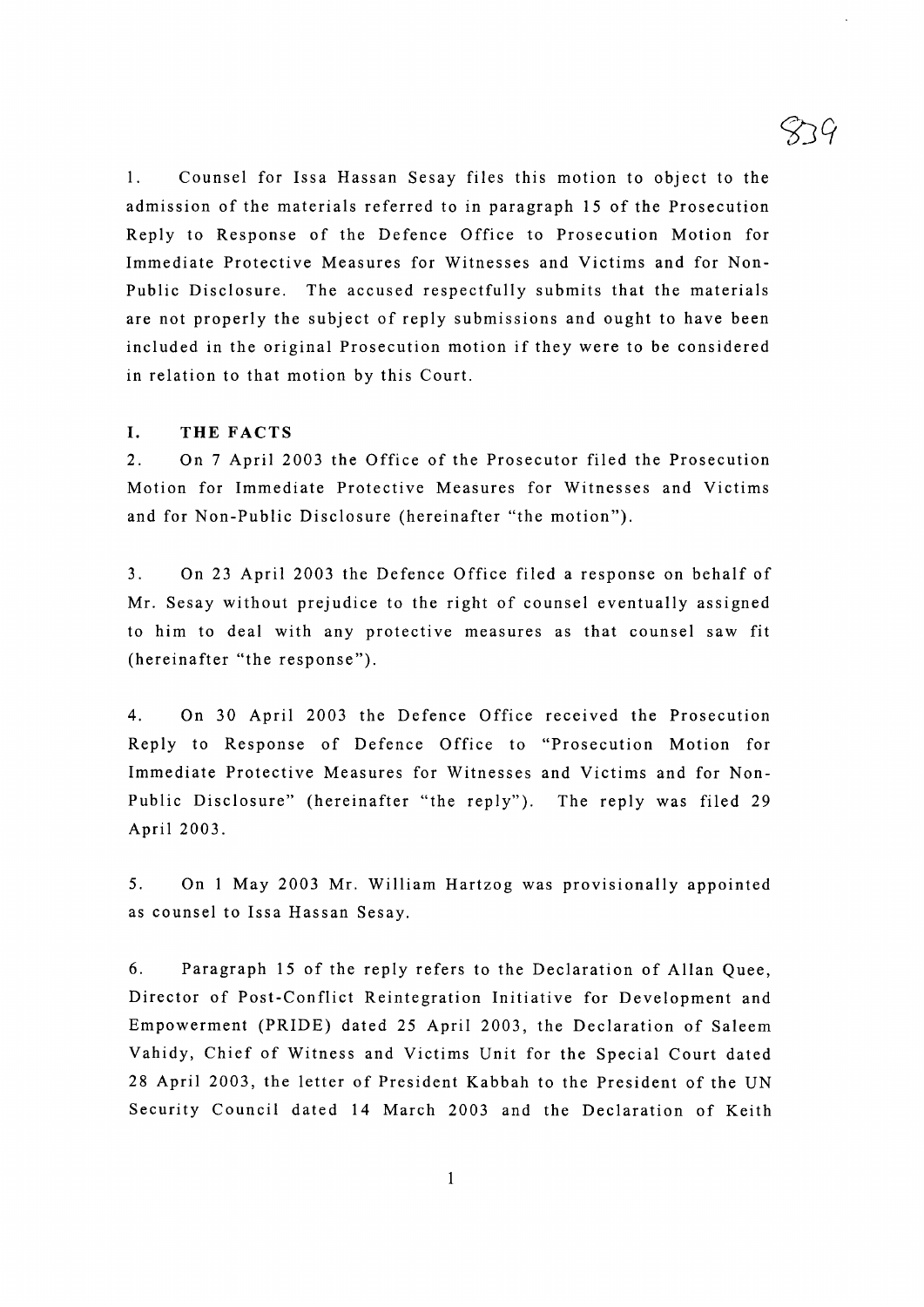Biddle, Inspector General of Sierra Leone Police dated 29 April 2003. These materials are attached to the reply. The reply states the materials were submitted "to further assist the Court in response to Defence Counsel's submission" concerning the conditions which must be met for protective measures to be granted for Prosecution witnesses.

7. According to Allan Quee's declaration PRIDE has spoken with excombatants in various areas. At least some of these ex-combatants have expressed fear of reprisal or intimidation should they be known to be witnesses for the Prosecution in any of the cases currently before the Special Court. The declaration also indicates that PRIDE has existed since April 2001 and has been speaking with ex-combatants "since the indictments in early April".

8. Saleem Vahidy's declaration indicates that he has been Chief of the Special Court's Witness and Victim Unit since 6 January 2003. He declares that the civil war in Sierra Leone has damaged the administration of justice to the point where its ability to protect citizens of the country is "less than what it should be", that witness protection in Sierra Leone is more difficult than in Rwanda, and that it is not possible for his Unit to offer "complete protective measures" for each potential witness.

9. President Kabbah's letter to the President of the UN Security Counsel indicates that ex-combatants from the various factions of the civil war continue to present a threat to internal security.

10. Keith Biddle's declaration indicates that he does not believe the Sierra Leone Police currently have the capacity to guarantee the safety of potential witnesses before the Special Court.

## **II. THE LAW**

11. While the parameters of reply submissions and evidence are not addressed by the Court's Statute or Rules of Procedure and Evidence, the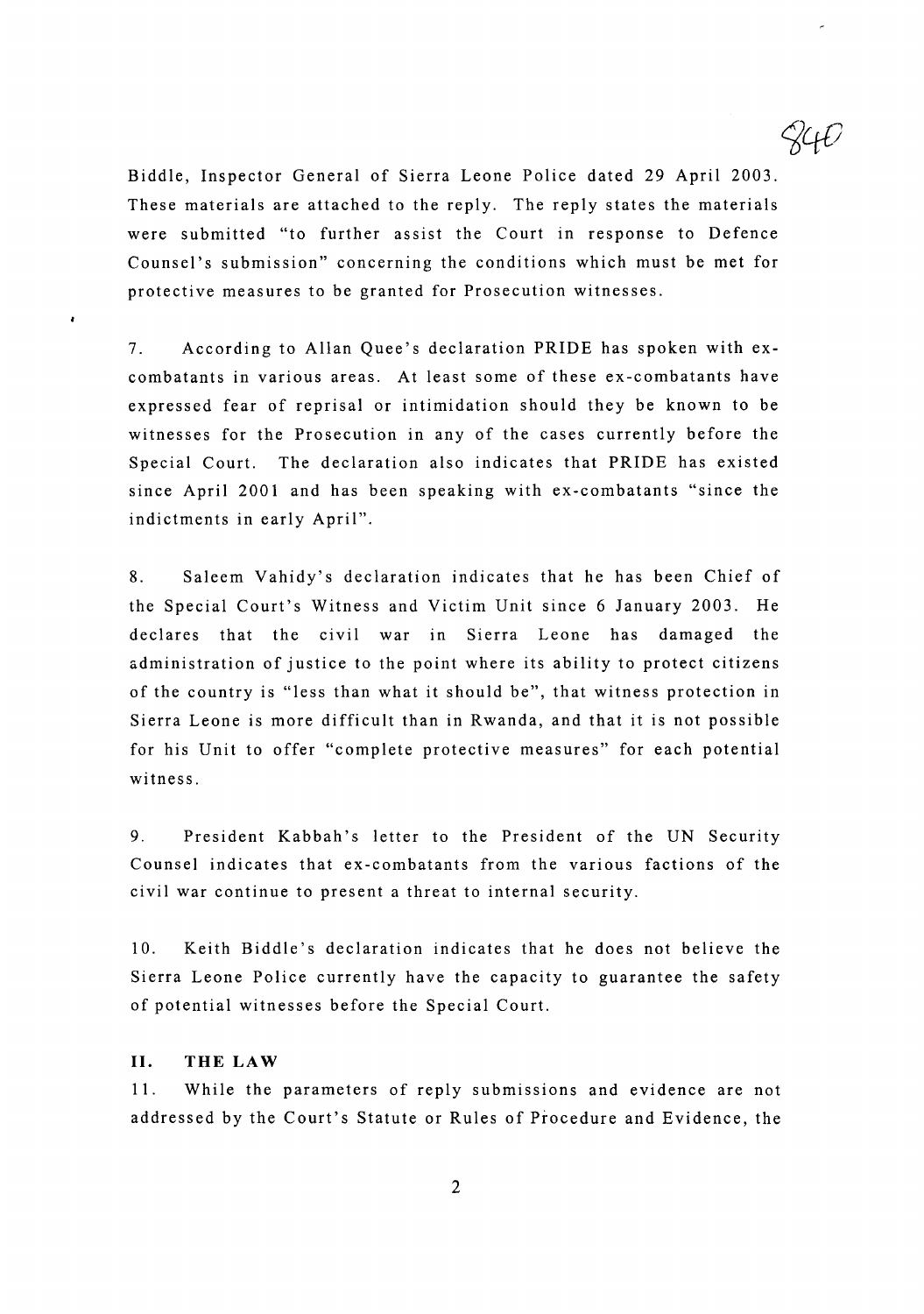accused submits that considerations of fundamental fairness require reply evidence be restricted so that a responding party is not deprived of the opportunity to address evidence forming part of a moving party's case.

12. On this point the accused relies on the judgment of the Appeals Chamber of the ICTY in *Delalic et al., "Celibici Camp"* (available from www.un.org/icty). In that judgment (at paragraphs 269-293) the Appeals Chamber outlined the principles governing the admissibility of both rebuttal and fresh evidence. The paramount concerns in such a context are 1) whether the party seeking to adduce such evidence could have submitted it earlier through the exercise of due diligence; and 2) whether the admission of such evidence would operate unfairly to the opposing party. The Defence Office submits these principles apply equally to reply evidence in written submissions. In the context of the present motion, consideration 1) requires a consideration of whether the moving party had access to the evidence in question and whether its relevance was reasonably foreseeable from the outset of proceedings. Consideration 2) is closely related to the 1) and requires a consideration of whether the opposing party has a meaningful chance to address the evidence and the issues it raises

13. In *Delalic* the Appeals Chamber (at paragraph 273) agreed that the applicable standard in the case of rebuttal evidence was that such evidence "must relate to a significant issue arising directly out of defence evidence which could not reasonably have been anticipated". Thus the ICTY adopted the rule familiar in many common law jurisdictions<sup>1</sup> that a moving party must, at the outset of its case, adduce evidence necessary to prove that case AND to address any points which it reasonably foresees the opposing party making.

<sup>&</sup>lt;sup>1</sup> Including Sierra Leone whose courts follow the formulation of the rule in Archbold, *Pleading, Evidence and Practice in Criminal Cases,* 33rd Edition at p.192, para.347.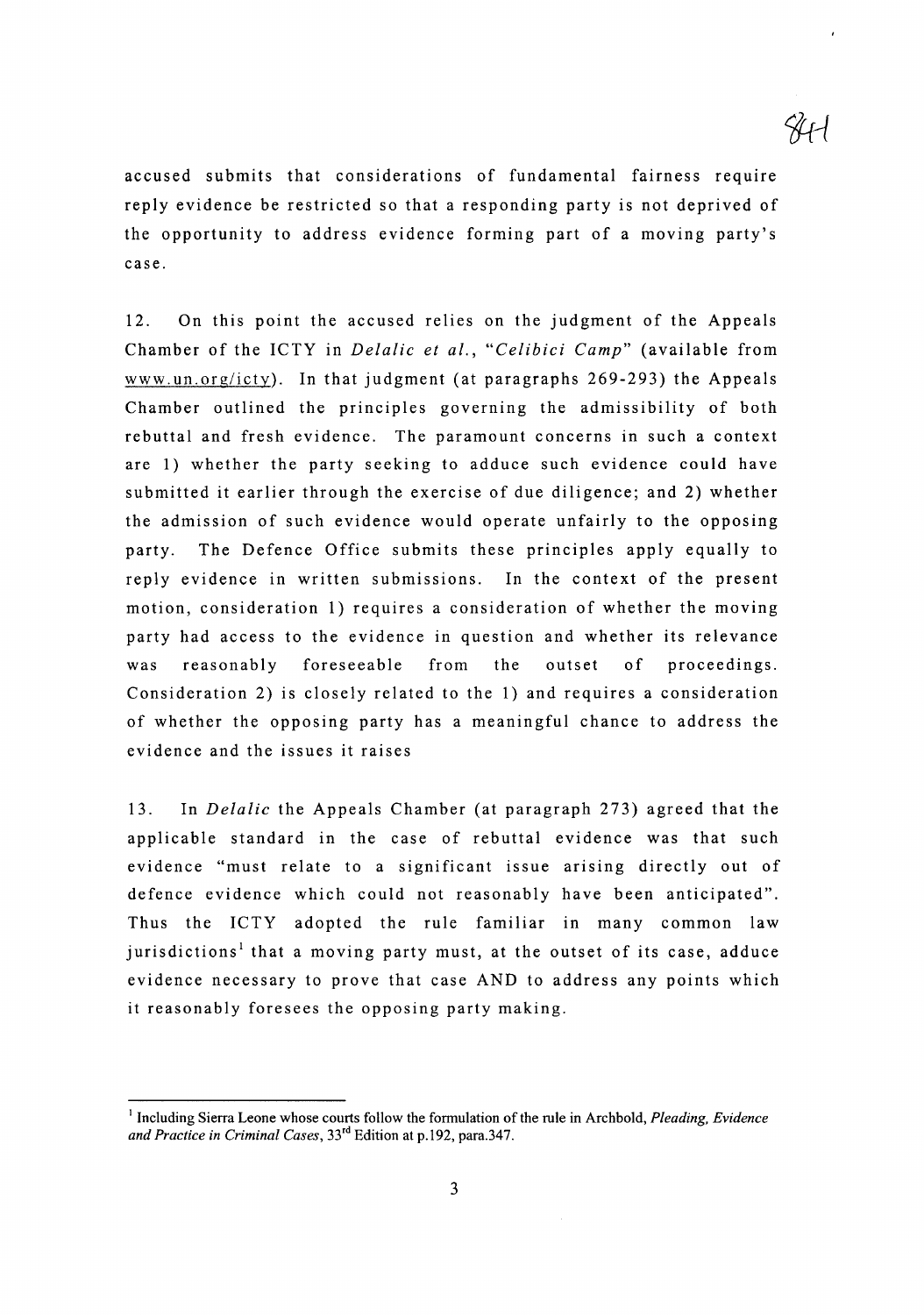14. In the present case, the security situation in Sierra Leone and the grounds for fears expressed by potential witnesses were clearly material issues from the outset of the motion for protective measures. The accused submits that the reply materials merely readdress the two factual issues which formed the basis of the Prosecution's original motion. The Prosecution's reply acknowledges that fact in paragraph 15 where the Prosecution states that these materials are being submitted "to *further* assist the Court" [emphasis added]. The materials do not address an issue raised by the Defence Office's response which the Prosecution could not reasonably have anticipated. Rather, they seek to add more detail to matters already set out in the Statement of Morie Lengor and the Declaration of Alan White attached to the Prosecution's original motion. The Prosecution had access to the evidence submitted in reply before it filed its motion as all the declarants were available at that time as was President Kabbah' s letter. The principle in *Delalic* demanded the Prosecution file the material with the original motion. Submitting this material at this late stage acts unfairly to the accused because he has had no opportunity to address it in his response.

 $842$ 

15. The procedure on written motions seeks, among other things, to impose finality to the submissions which can be made to the Court. It is thus incumbent on all parties to ensure the evidence they offer in support of their position is submitted in a way which operates fairly for the opposing party and respects the need for finality with respect to submissions. If the rebuttal evidence rules outlined above are not respected such action risks making motions an endless process where reply evidence or submissions lead to counter-reply and counter-counterreply. The accused files this objection because he views the Prosecution's submission of this further material at this late stage of proceedings as a serious matter which would set a poor precedent for future proceedings if not addressed. Keeping in mind the need for finality in these proceedings and the principles outlined in *Delalic et al.,* the accused respectfully submits the Court ought not to consider

4